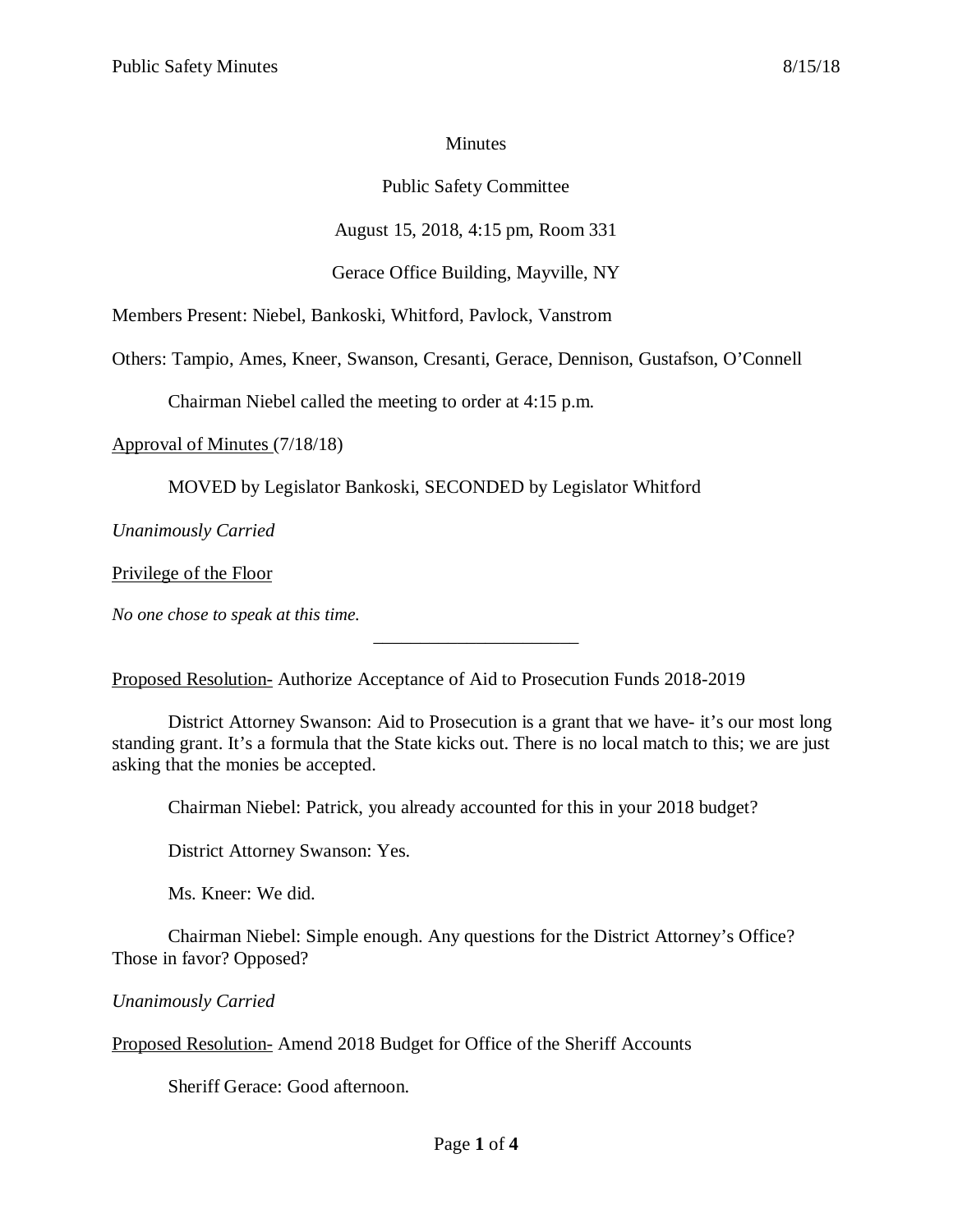Ms. Cresanti: This is a wash on both accounts. The one is for the Medi-Vac which is minimal. It is for helicopter fuel. The Medi-Vac is a fully reimbursed account. The federal aid is grant funding. It will be the full amount of the grant for equipment that we are going to be needing between radios and then other equipment for our backup 911 center.

Chairman Niebel: They offset? The revenues versus the appropriations?

Ms. Cresanti: Yes, correct.

Chairman Niebel: Any questions to the Sheriff's Department? Those in favor? Opposed?

#### *Unanimously Carried*

Proposed Resolution- Authorize Lease of Cage and Office Space at 201-209 East Fourth Street, Jamestown for the Chautauqua County Sheriff

Sheriff Gerace: Mr. Chair, we have been actually occupying this space for quite some time. At the Windstream building we have a cage area that the 911 core is located for the 911 system. We have been working with Windstream for over a year, I believe-

Ms. Cresanti: Actually, it's been over two.

Sheriff Gerace: We have been trying to come to some terms of a lease agreement, which we have finally done. Well, I shouldn't say that. We are very close to being complete with that. This will authorize us to execute that agreement once we (*inaudible)* terms with them.

Chairman Niebel: What I did- I just did some quick calculations here. For the first two years it looks like \$3.62/square foot. Years three and four- do you have the square footage? Did you figure that out?

Ms. Cresanti: It's listed-

Legislator Vanstrom: It says here, 1,620 square feet.

Ms. Cresanti: It's listed under number one "Premises." 1,620 square feet of office space and 36 square feet of cage space.

Chairman Niebel: But when you figure these out it looks like its \$3.62 for the first two years and \$4.34 for years three and four and then it goes to \$4.71. I think if we compare this to some of the other square footage rentals in the City of Jamestown these are about on par with that. I think these are right in the neighborhood.

Ms. Cresanti: Actually, these costs also include an estimate for electricity usage. They agreed to roll that into the rent price to even things out and I believe the heating is electric.

Chairman Niebel: OK, very good. Any further questions? Those in favor? Opposed?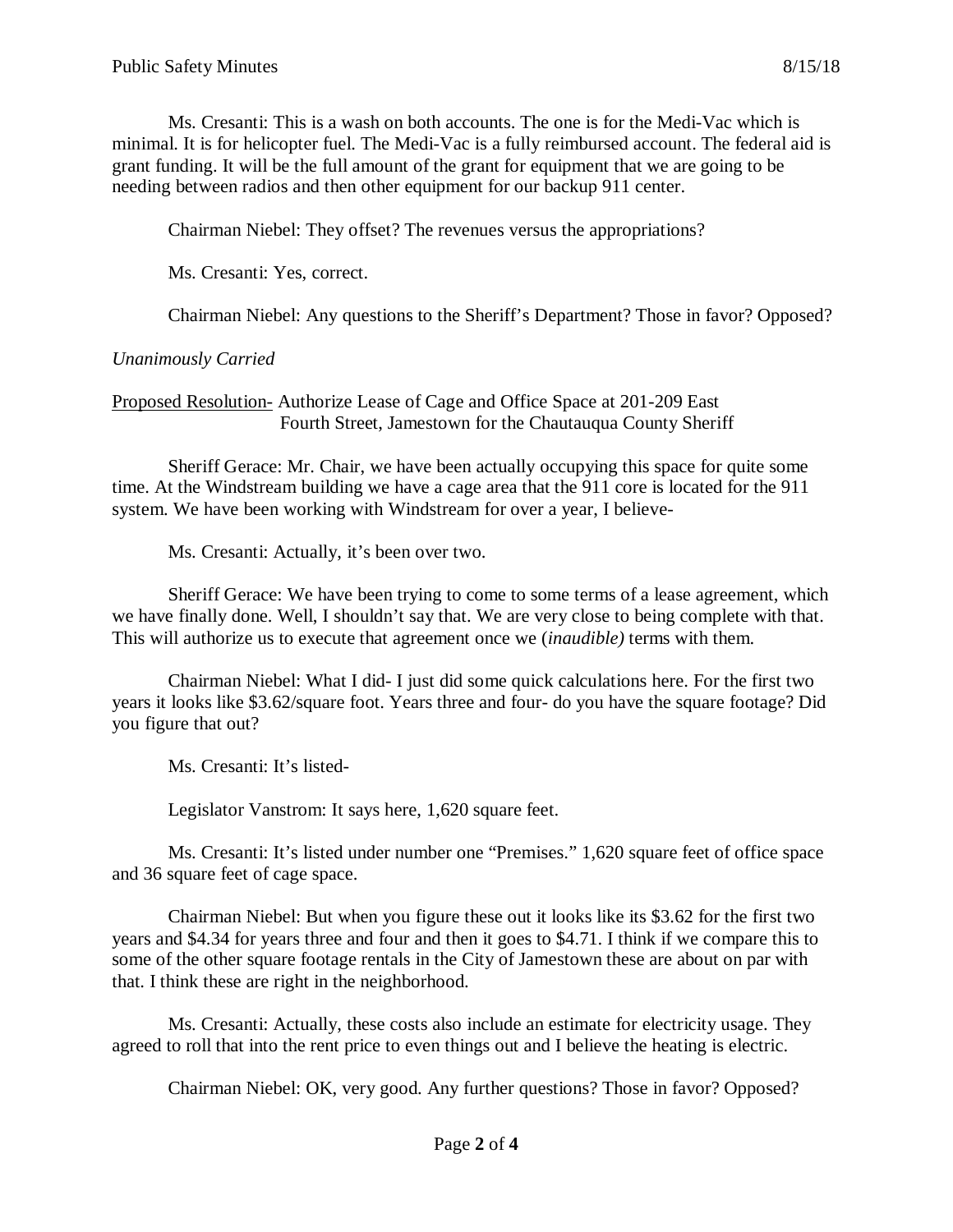## *Unanimously Carried*

#### Proposed Resolution- Authorize Agreement with Bemus Point Central School District For School Resource Officer

Sheriff Gerace: The Bemus Point School District is interested in a school resource officer at the Maple Grove High School for this- actually, it's for this school calendar year and then we will continue into next year as well. I'm assuming they will renew- it's a little different because we are starting just before the school- we usually run these contracts a calendar year so we will prorate it for the rest of the year and take it into next year.

Chairman Niebel: Joe, this goes through August  $31<sup>st</sup>$  of 2019-

Sheriff Gerace: Correct.

Chairman Niebel: And it is for \$75,807?

Sheriff Gerace: Correct.

Chairman Niebel: No cost to the County?

Sheriff Gerace: That's something that we have talked about repeatedly is that we are using a medium price range because depending on who is assigned there, it might be a higher step deputy for one school and a lower step for another one. So, we try to hit the middle mark.

Chairman Niebel: But it's close to no cost. We have had these with a number of schools-

Sheriff Gerace: Correct. We have Silver Creek, Forestville, we have the two BOCES centers and then the Alt. Ed. Facility in Cassadaga.

Chairman Niebel: Alright, any further questions?

Legislator Bankoski: I've been reading in the newspaper that Fredonia has been bumbling through this. Have they reached out to us at all?

Sheriff Gerace: I met with the Superintendent and gave him our contract. He is very aware of it, as far as what they are looking for. I told him what it costs and what we are charging the other schools-

Chairman Niebel: Now it's up to Fredonia School District to decide if they want to take us up on that.

Sheriff Gerace: They do have their own law enforcement agency, so it is preferable that they negotiate with them first.

Legislator Bankoski: Would we be stepping on their toes?